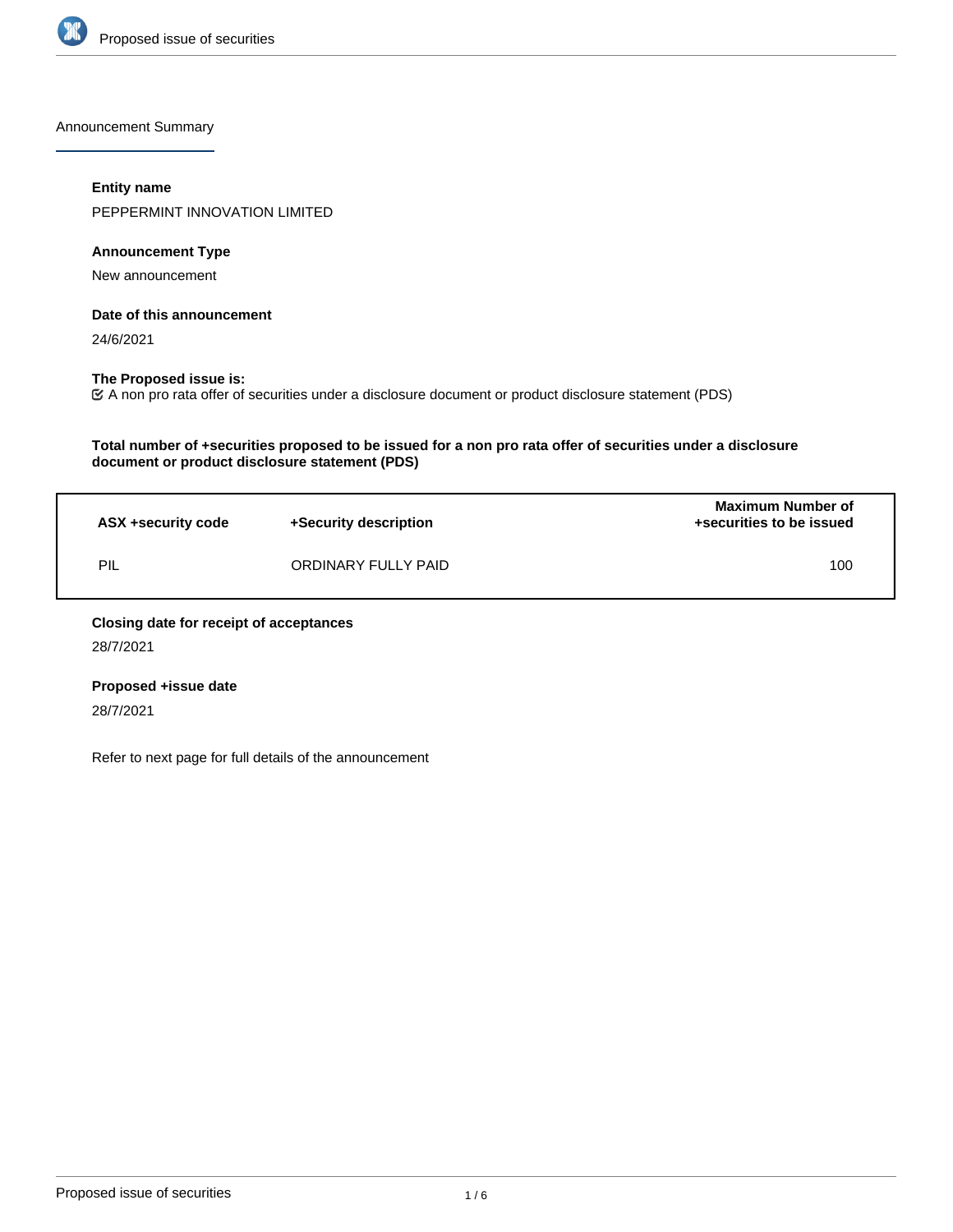

# Part 1 - Entity and announcement details

# **1.1 Name of +Entity**

PEPPERMINT INNOVATION LIMITED

We (the entity named above) give ASX the following information about a proposed issue of +securities and, if ASX agrees to +quote any of the +securities (including any rights) on a +deferred settlement basis, we agree to the matters set out in Appendix 3B of the ASX Listing Rules.

If the +securities are being offered under a +disclosure document or +PDS and are intended to be quoted on ASX, we also apply for quotation of all of the +securities that may be issued under the +disclosure document or +PDS on the terms set out in Appendix 2A of the ASX Listing Rules (on the understanding that once the final number of +securities issued under the +disclosure document or +PDS is known, in accordance with Listing Rule 3.10.3C, we will complete and lodge with ASX an Appendix 2A online form notifying ASX of their issue and applying for their quotation).

**1.2 Registered Number Type**

**Registration Number**

**ACN** 

125931964

**1.3 ASX issuer code**

PIL

**1.4 The announcement is** New announcement

# **1.5 Date of this announcement**

24/6/2021

**1.6 The Proposed issue is:**

A non-+pro rata offer of +securities under a +disclosure document or +PDS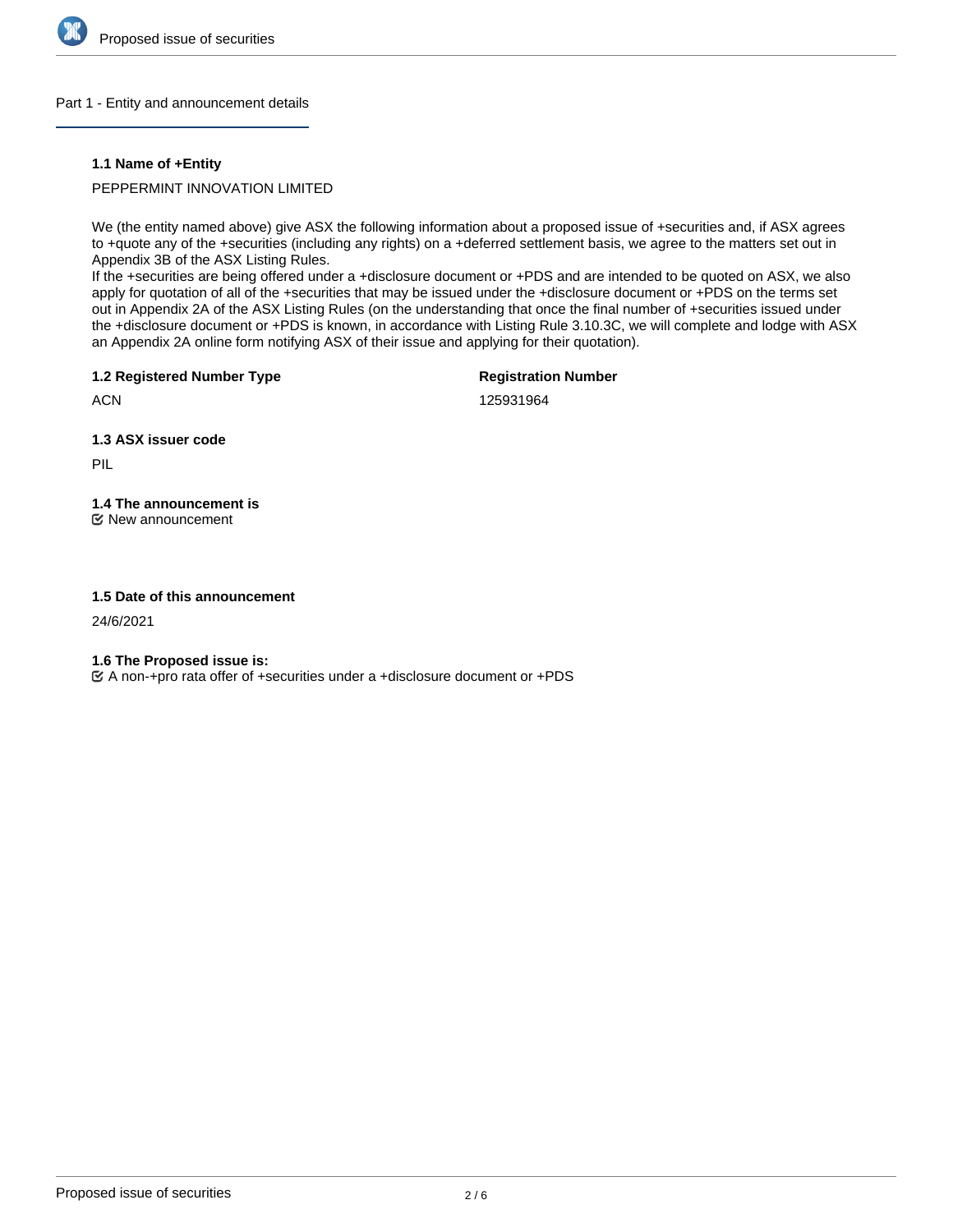

Part 5 - Details of proposed non-pro rata offer under a disclosure document or PDS

Part 5A - Conditions

**5A.1 Do any external approvals need to be obtained or other conditions satisfied before the non-pro rata offer of +securities under a +disclosure document or + PDS can proceed on an unconditional basis?** No

Part 5B - Offer details

**Is the proposed security a 'New class' (+securities in a class that is not yet quoted or recorded by ASX) or an 'Existing class' (additional securities in a class that is already quoted or recorded by ASX)?** Existing class

**Will the proposed issue of this +security include an offer of attaching +securities?** No

Details of +securities proposed to be issued

#### **ASX +security code and description**

PIL : ORDINARY FULLY PAID

**The number of +securities to be offered under the +disclosure document or +PDS**

100

**Will the offer be conditional on applications for a minimum number of +securities being received or a minimum amount being raised (i.e. a minimum subscription condition)?** No

**Will individual security holders be required to accept the offer for a minimum number or value of +securities (i.e. a minimum acceptance condition)?** No

**Will individual security holders be limited to accepting the offer for a maximum number or value of +securities (i.e. a maximum acceptance condition)?** No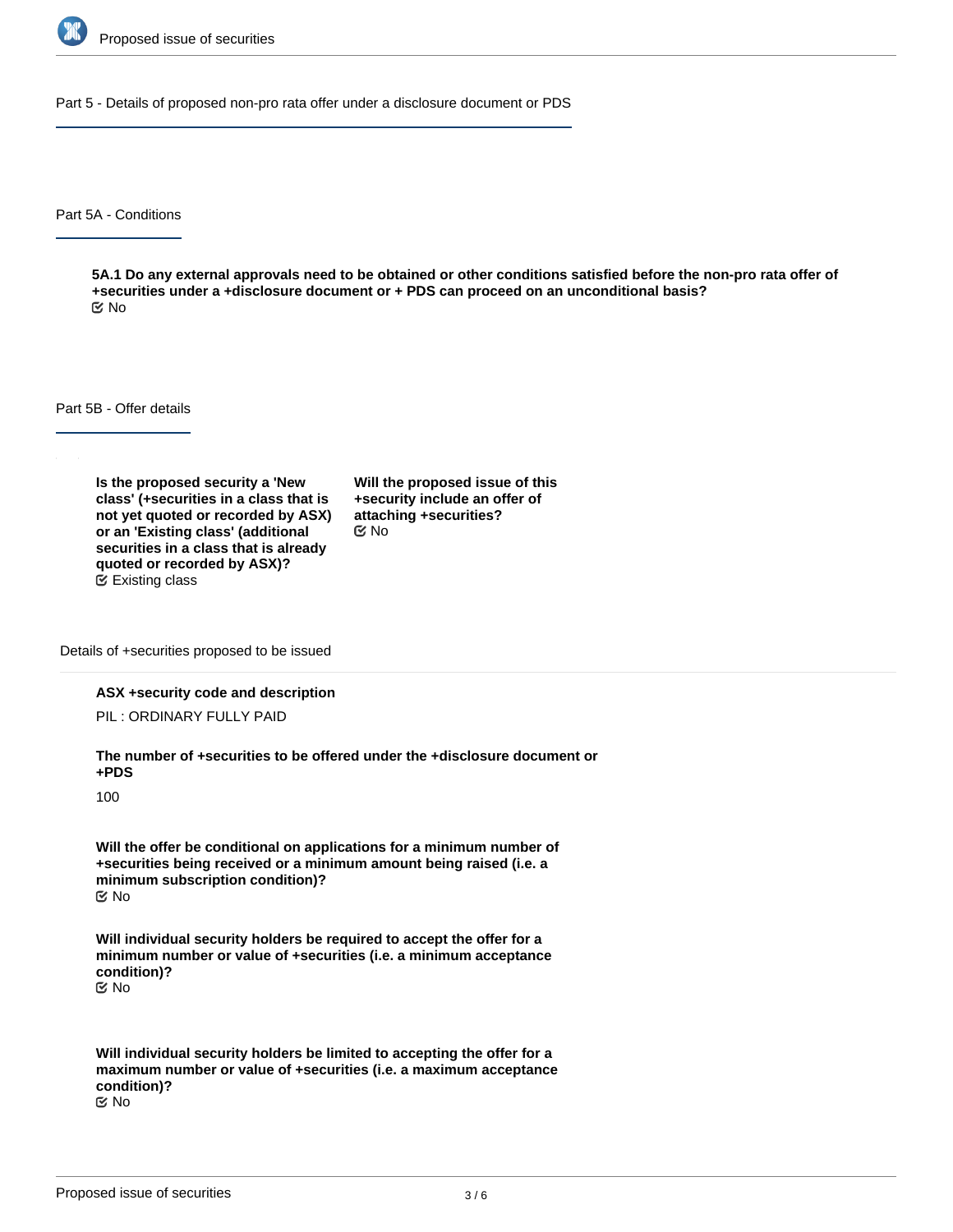

# **Offer price details**

| Has the offer price been determined?<br>$\alpha$ Yes |                                                       |
|------------------------------------------------------|-------------------------------------------------------|
| In what currency will the offer be<br>made?          | What is the offer price per +security?<br>AUD 0.02000 |
| AUD - Australian Dollar                              |                                                       |

#### **Oversubscription & Scale back details**

**Will the entity be entitled to accept over-subscriptions?** No

**Will a scale back be applied if the offer is over-subscribed?** No

**Will these +securities rank equally in all respects from their issue date with the existing issued +securities in that class?** Yes

#### Part 5C - Timetable

**5C.1 Lodgement date of +disclosure document or +PDS with ASIC**

23/6/2021

**5C.2 Date when +disclosure document or +PDS and acceptance forms will be made available to investors**

24/6/2021

#### **5C.3 Offer open date**

24/6/2021

# **5C.4 Closing date for receipt of acceptances**

28/7/2021

# **5C.6 Proposed +issue date**

28/7/2021

Part 5D - Listing Rule requirements

**5D.1 Has the entity obtained, or is it obtaining, +security holder approval for the entire issue under listing rule 7.1?** No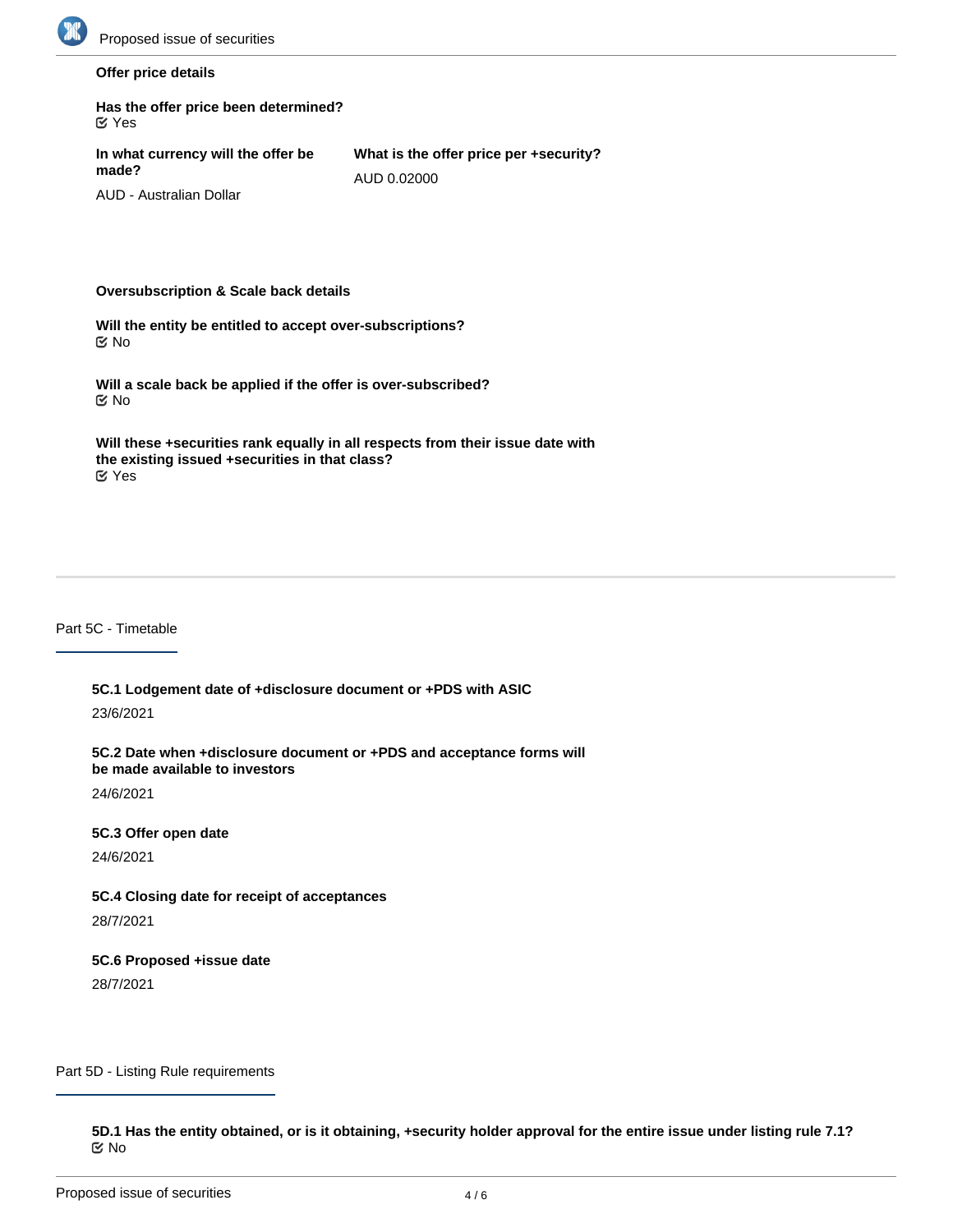

**5D.1b Are any of the +securities proposed to be issued without +security holder approval using the entity's 15% placement capacity under listing rule 7.1?** No

**5D.1c Are any of the +securities proposed to be issued without +security holder approval using the entity's additional 10% placement capacity under listing rule 7.1A (if applicable)?** No

**5D.2 Is a party referred to in listing rule 10.11 participating in the proposed issue?** No

Part 5E - Fees and expenses

**5E.1 Will there be a lead manager or broker to the proposed offer?** No

**5E.2 Is the proposed offer to be underwritten?** No

**5E.3 Will brokers who lodge acceptances or renunciations on behalf of eligible +security holders be paid a handling fee or commission?** No

#### **5E.4 Details of any other material fees or costs to be incurred by the entity in connection with the proposed offer**

Part 5F - Further Information

**5F.01 The purpose(s) for which the entity intends to use the cash raised by the proposed issue**

Working Capital

**5F.1 Will the entity be changing its dividend/distribution policy if the proposed offer is successful?** No

**5F.2 Please explain the entity's allocation policy for the offer, including whether or not acceptances from existing +security holders will be given priority**

By invitation of Directors

**5F.3 URL on the entity's website where investors can download the +disclosure document or +PDS**

n/a